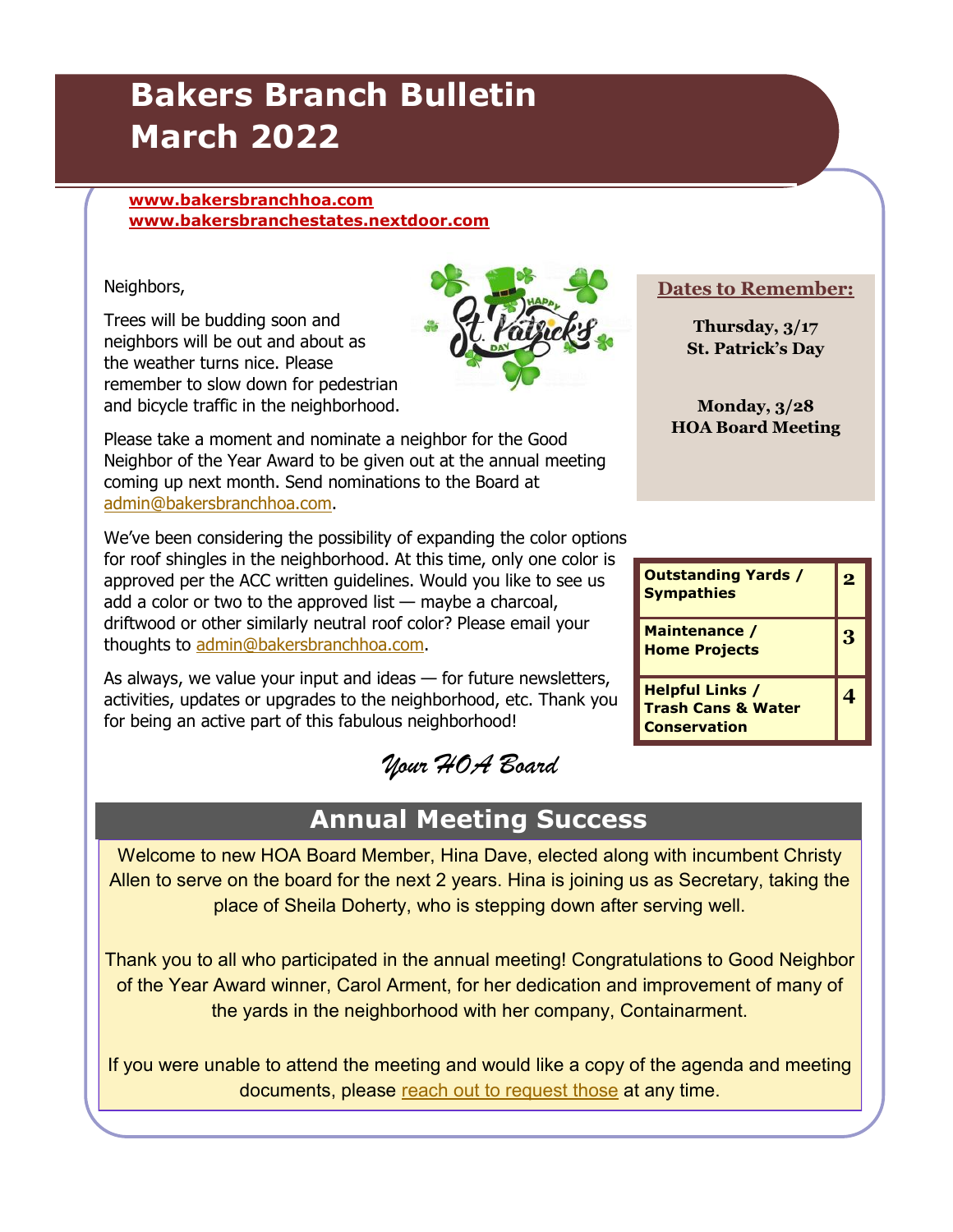**Bakers Branch Bulletin March 2022**

Page 2

# Bakers Branch Outstanding Yard

**Congratulations to March Yard of the Month winner!**

**1317 Tarragon - Doherty family** 

**To recommend a neighbor's yard for the Yard of the Month award, please contact Brent Fletcher at [landscape@bakersbranchhoa.com.](mailto:landscape@bakersbranchhoa.com?subject=yard%20of%20month%20suggestion)** 

### **Drive Safely and Remember the Stop Signs**



Each crossroad at Big Canyon has a stop sign to control traffic, protect pedestrians and bicyclists as well as drivers traveling back and forth throughout the neighborhood.

Please be aware, stop completely at stop signs and check for traffic before proceeding; it can be difficult to see with the curvature of the road and the speed at which some cars are traveling.

### **Sincerest Sympathies**

We extend our deepest sympathies to the Scroggins family at the loss of neighbor, friend, wife and mother, **Stephanie Scroggins**. We pray for comfort and peace in the days ahead for each family member and friend mourning her loss. She will be greatly missed!

### **USPS Mail Alerts**

#### **Digitally receive a preview of your mail**

each day and manage your packages scheduled to arrive soon with USPS Informed Delivery.



**Sign up at [InformedDelivery.usps.com](https://informeddelivery.usps.com/) for email notifications daily.**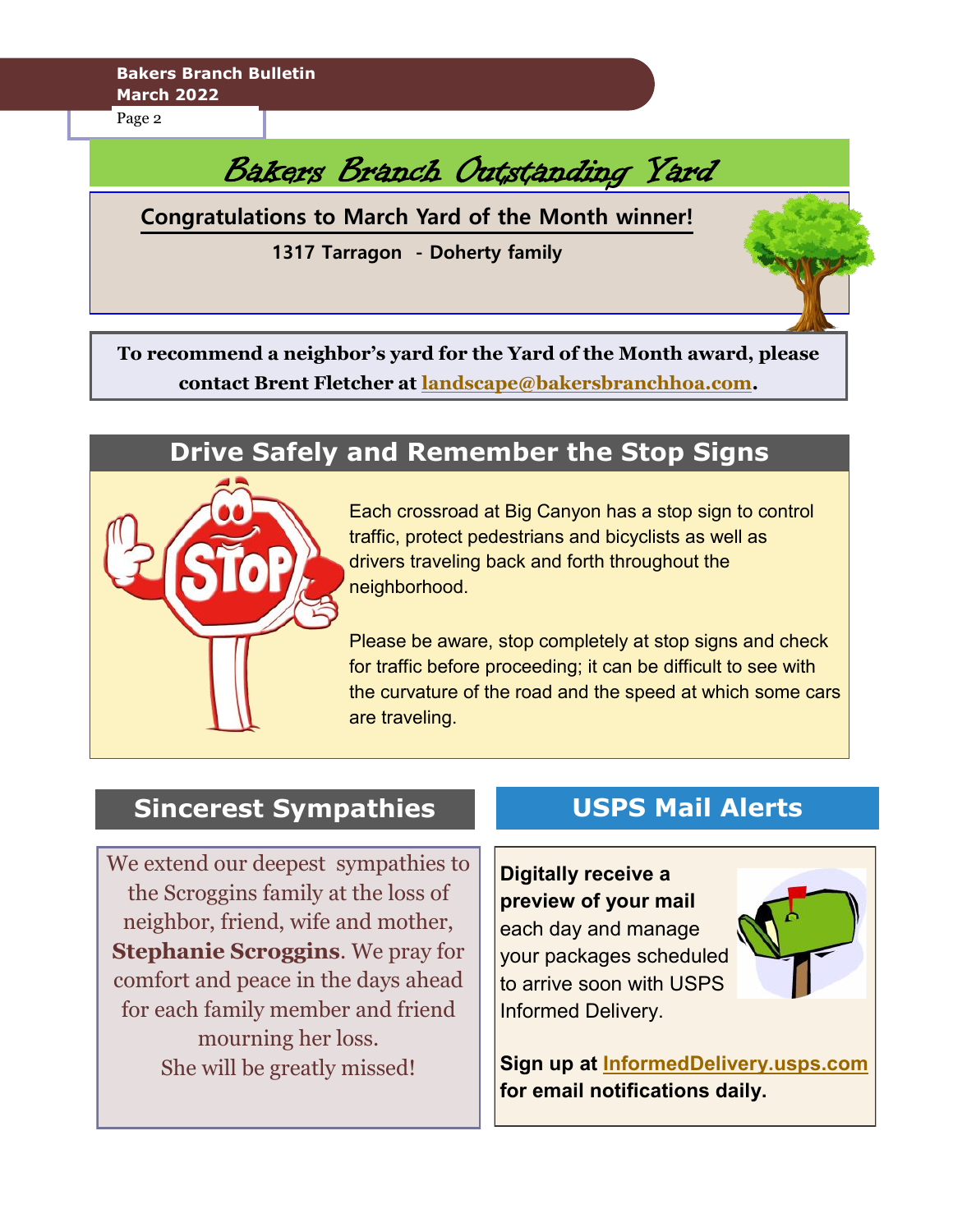Page 3

# **Spring Home Maintenance**

- Inspect the roof
- Clean the gutters
- Fill low areas in the yard
- Have the chimney cleaned
- Test outdoor faucets
- Schedule an A/C checkup
- Test smoke detectors & replace batteries
- Store firewood away from the house

### **Good Neighbor of the Year**



Keep an eye out for neighbors who are helping other neighbors, tidying up the neighborhood or serving our community well, and be sure to [let us know](mailto:admin@bakersbranchhoa.com?subject=Good%20Neighbor%20Award) if you would like to recommend them for next year's Good Neighbor of the Year award!

### **Volunteer Opportunities**

Did you know local organizations are often looking for volunteers? Check out these options and let us know of others you suggest:

- [Christian Community Action](https://ccahelps.org/get-involved/)
- [Keep Flower Mound Beautiful](https://kfmb.org/home)
- **[CASA](https://www.volunteermatch.org/search/opp4096.jsp)**
- **[Town of Flower Mound](https://www.flower-mound.com/748/Volunteer-Opportunities)**
- [Broken Halos Haven](https://www.facebook.com/BrokenHalosHaven)

## **Home Project Approvals**



**If you are planning renovations to the yard, fence or house, please remember** to check with the [Town to see if a permit is](http://www.flower-mound.com/documentcenter/view/539)  [required](http://www.flower-mound.com/documentcenter/view/539) and with our [Architectural Control Committee \(ACC\)](mailto:acc@bakersbranchhoa.com) for approval before beginning.

**Also, please be courteous and discuss your project well in advance with adjacent neighbors who could be affected by the project (i.e. the view, shared property, property lines, etc.).**